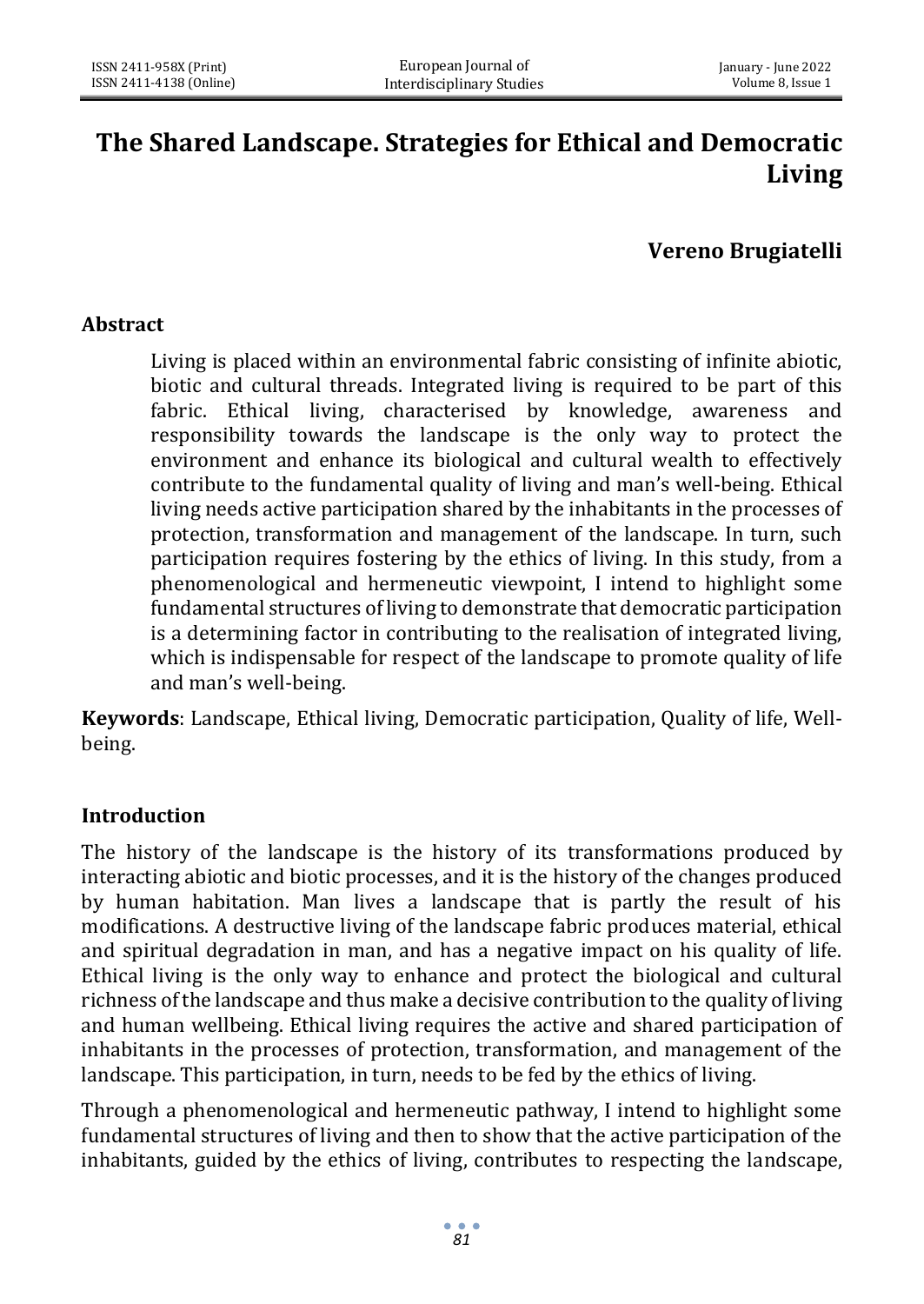promoting the quality of living and improving human wellbeing. In the second part, I aim to point out the practical-operational methods suitable for achieving these goals. I will identify them in those forms of participatory democracy and planning capable of integrating individual and collective interests in order to achieve shared objectives.

### **Biological and cultural circularity between man and landscape**

The landscape includes a multitude of territorial, environmental, biological, historical and cultural elements which are so closely interconnected to constitute a web of interrelations. Man is not outside this web but is included as part of an infinite network of chemical, biological and cultural processes. Man lives the natural and cultural landscape and, by doing so, modifies and transforms it while being changed by it at the same time. Thus, the landscape is not there simply to be contemplated by man. Westerners have separated themselves from the landscape limiting it to a picture subject to aesthetic judgement. In this gnoseological and practical setting man has forgotten the ontological dimension of belonging to the environment. Man's actions are interpreted as being external to nature and the landscape. This type of relationship has misrecognised the fact that man is also the result of the biological and cultural processes produced by the environment (Brugiatelli, 2020, pp 29-34).

The value of the landscape can not only be attributed to its visual and contemplative aspects or to what it offers from an aesthetic viewpoint. Originally, before being an object of contemplation, the landscape ties man to other living beings and material elements. Like man, all living creatures are involved in the landscape with each contributing to "making the landscape", modifying it and, in turn, being changed by the landscape which they have contributed to modifying. Like other living parts, man transforms the landscape but with the difference that he changes it more rapidly with lasting consequences, on a global scale.

Environmental transformations are frequently the result of cultural interventions on the landscape. Man is not only living an environment-territory, but he is also living his own cultural products with which he moulds the landscape. From this perspective, the landscape is also the result of long and complex cultural interventions (Bonesio, 2002, p. 80).

#### **The ethos of living the landscape**

Living is specified as relations, or complex interactions. Interaction, rather than relations, because the latter is positioned on a unidirectional level while interaction comprises both activity and passivity, giving and receiving according to circular paths and feedback. Living is circularity with the biological and cultural elements where its ethical sense is fundamental. Living ethically leads to the realisation of a connected living which is integrated with the territory, the environment and the natural landscape (including territory and environment). Such living is a complex living, or "tied" (*complexus*) fabric together with the landscape, being a natural and cultural part of it. Therefore, living cannot fail to be openness. It builds itself and refers to itself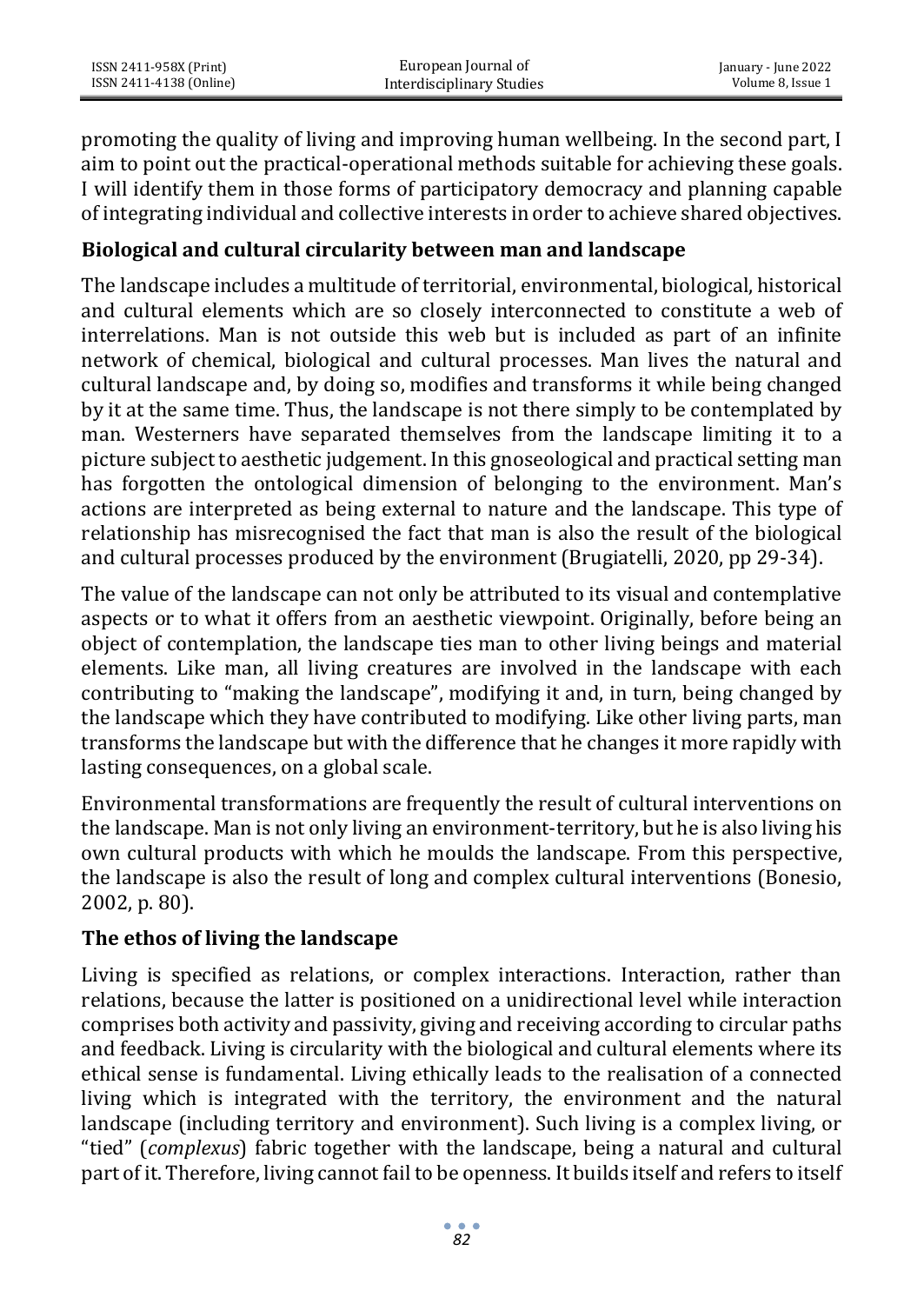but, at the same time, in its openness it builds itself with respect to a set of abiotic, biological and cultural elements. From this point of view, living does not contrast the landscape, but it constitutes a continuity. Living is the product of man's organisational activities, but such activity proves itself ethical if it is achieved openly and not separately from the abiotic, biotic and cultural context. Living acquires an ethical significance if established through complex interactions.

Originally Ethos also means dwelling, home. In a passage in *Brief über den "Humanismus"* (1976) Martin Heidegger speaks about ethos as living space, as a living place. In *Mille plateaux*, Gilles Deleuze and Piere-Félex Guattari observe that "ethos is both dwelling and manner, country and style" (Deleuze-Guattari, 1987, p. 464). Thus, on the one hand, ethos refers to customs, habits and behaviour while, on the other hand, to living, dwelling, the living relations with the world, with the landscape and place (Venturi Ferriolo, 2002). Living made up of complex interactions reminds man of himself and to search for a sense in his living-inhabiting (Brugiatelli, 2017, pp. 63- 64). This meaning is born of care, concern, consideration and regard towards the environment and landscape.

## **Shared Living**

On a biological level living is positioned in the processes of utilisation, consumption and waste of resources. Responsible living is characterised by mindful use, recycling, re-use and renewable energy sources. Over the last century, the market, an abstract yet omnipresent entity, has led to the loss of *status* as inhabitants by transforming people into consumers. According to this model, a good citizen consumes a lot and diversifies consumption, which is promoted as an indicator of well-being. It is time, however, to give people back their *status* as inhabitants and to allow their well-being to coincide with the quality of their living. It is necessary to claim that the good citizen is someone who lives well in the landscape and possesses an ecological conscience and thereby acts responsibly taking care of the landscape and reducing the impact of his actions on the environment.

Shared living of the landscape also means participating and taking part in the discussion of projects, choices, decisions relating to the protection and changes to the landscape. Living can be interpreted as a political action in the sense that it is seen as exercising shared democracy. The ethical goal of the good life needs, therefore, to be based on the doctrine of a shared and planned democracy which, according to Hannah Arendt should be achieved by people able to identify common interests and to collaborate to transform them into global actions (Arendt, 1977, pp. 103-108). This idea of democracy is related to Ezio Manzini's idea of *planned democracy* in *Politiche del quotidiano* (Manzini, 2018) in which he writes about the integration of individual and collective interests to achieve shared objectives.

The implementation of democratic practices through shared procedures and inclusive measures is doubtless fundamental for the protection of the distinctive and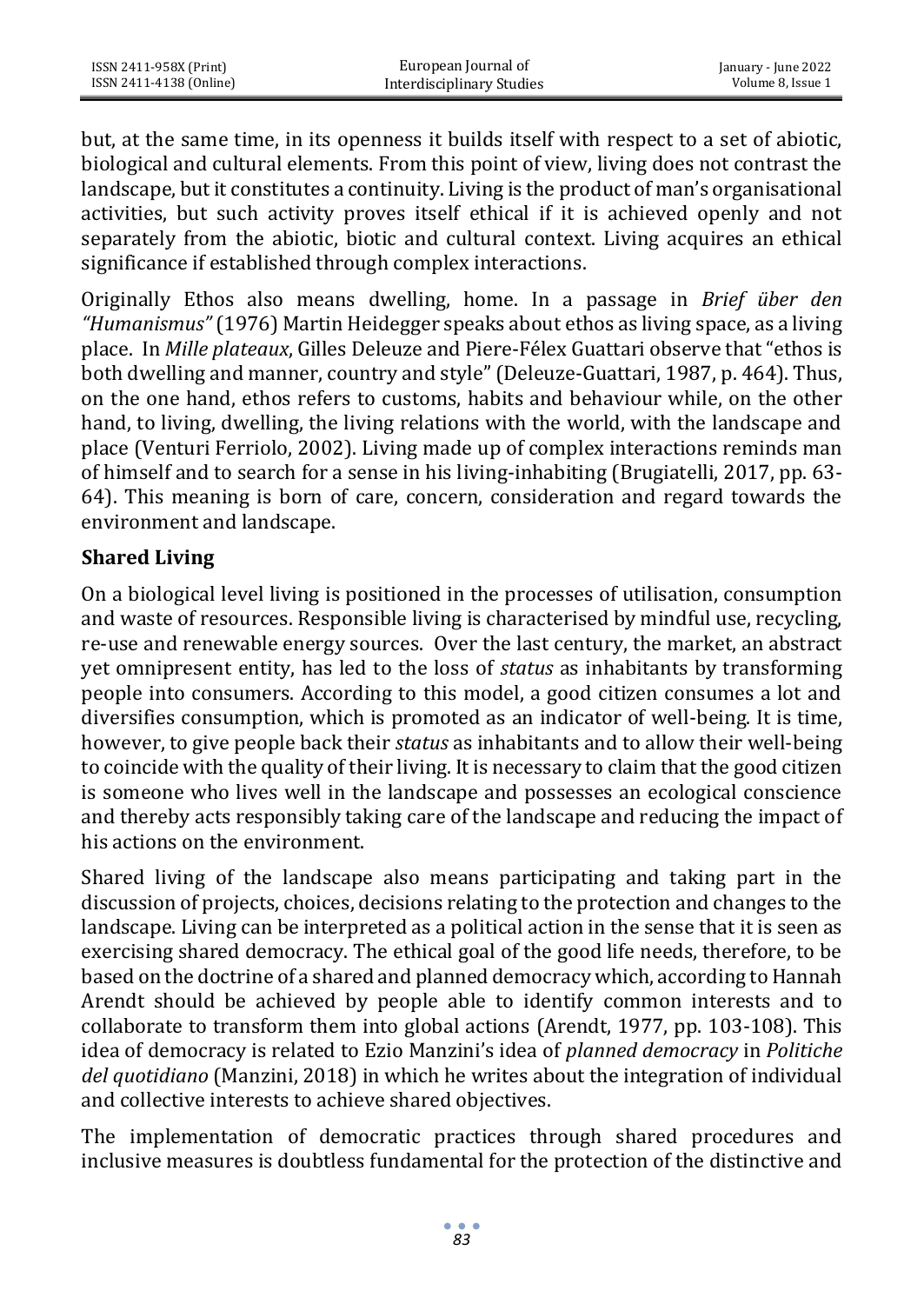characteristic features of the landscape and for decisions on responsible construction with regard to the environment and its cultural identity. This practice is necessary in order to raise collective awareness of living the landscape.

Knowledge and awareness, gained by the inhabitants of their living the landscape, are essential for the development of a democratic movement to protect and promote the environmental and landscape patrimony. Through the principal procedures of a shared democracy the inhabitants can implement various forms of mediation with the institutions to establish constructive channels of dialogue. Alternatively, they can activate initiatives or evaluate State proposals. The collective defence of the landscape often contrasts economic interests making any form of dialogue difficult, if not impossible. Certainly, however, the confrontation between the opposing parts must not descend into any form of violence. When economic interests become the only criteria upon which a choice is made to realise certain works, awareness and conscience are not always sufficient to preserve, defend and enhance the landscape patrimony. Yet, neither is it possible to accept nor reject the construction of the necessary infrastructure for economic development. The defence of the landscape and economic interests should find agreement based on reasonable compromises which guarantee, on the one hand, the protection and enhancement of the landscape and, on the other, the possibility to realise works which are effectively useful to the community from an economic and social point of view and not advantageous for particular economic interests.

#### **Planning and implementing integrated living through processes of democratic participation**

The protection and enhancement of the landscape patrimony (nature and culture) does not exclude changes and innovations, such as the construction of infrastructure. Conservation for its own sake may endanger the enhancement of the landscape and the development of integrated living, which, as far as possible, respects the biological rhythms and ecosystems protecting the cultural patrimony. Innovating does not mean destroying when it clarifies the natural and cultural potential of a certain landscape.

Knowledge and awareness of one's landscape are fundamental to promote and realise works to trigger the potential of the landscape involving the institutions through means characteristic of an active democracy. If it is the institutions, public bodies or private firms that are promoting innovations, the inhabitants should be informed about the planned works and be made aware of the possible natural, social and economic effects. The risk analysis which certain works represent for the natural and cultural landscape, as well as the quality of life should be openly discussed. With constructive debate, the planned project could be modified in the light of observations put forward by a committee of local residents. Some large-scale building projects, which are perceived as a threat to their landscape and the quality of life often awaken the sense of belonging motivating the inhabitants to rediscover the natural and cultural richness of their territory.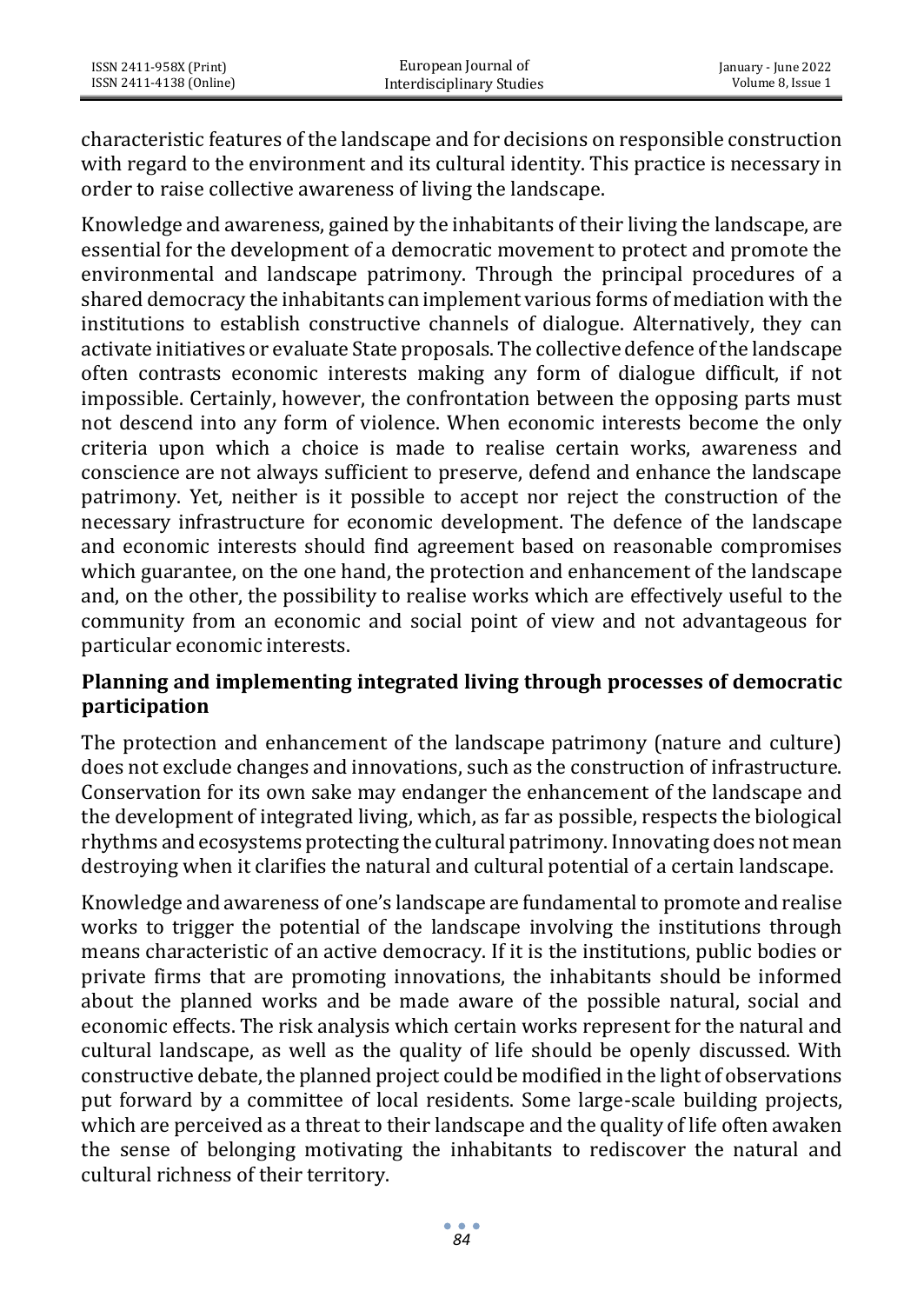A community can become the protagonist of a living integrated with the landscape through activities that enhance the resources, respect the biological cycles and ecosystems, promote and appreciate the natural and cultural patrimony (Capra, 1982). A shared democracy of the landscape possesses the potential to activate a network of strengths, competencies, knowledge and capabilities able to regenerate the territory, the environment and the landscape. This can be done by planning economic activities which can generate both material and spiritual wealth with limited environmental impact.

#### **Final considerations**

The safeguard and protection of the landscape patrimony does not mean scarce economic development. To the contrary. Economic activities, such as organic agriculture, produce quality products because they optimise the resources of the territory and have a low environmental impact. Organic farming bonds with many other economic activities such as eco-tourism, commerce, handicrafts and small industry. Such low environmental impact activities can be supported by a transport system fuelled by renewable energy sources. In this way a network of interacting activities is established forming an integral part of the landscape. Therefore, the landscape is no longer considered a commodity.

Alberto Magnaghi defines this network of activities integrated with the territory and landscape as "multi-faceted" made up of: new-farmers, new-artisans (traditional, innovative, digital), environmental and cultural associations, movements focusing on local and global issues (against climate change, for democracy and human rights), youth groups, inhabitants in the peripheries promoting self-governing living experiences, ethnic movements, mutual help associations, cooperatives with ethical, fair, environmental and social aims, groups promoting self-sufficient consumers, critical consumption and fair purchase, fair trade etc. (Magnaghi, 2020, p. 217). Such activities, through common and shared planning channels, gradually enable communities to reclaim their territory, landscape, knowledge and practices.

Besides, they promote and enhance the environmental and landscape resources to such an extent as to positively influence the quality of living which fosters complex relationships with the landscape. In order to boost such processes, forms of shared and planned democracy, which can integrate individual and collective interests to realise shared objectives, are needed. These shared objectives are attainable by means of choices, actions, and activities based on knowledge, awareness and shared responsibility translated into practices through democratic channels. Therefore, it is a matter of promoting ethical and integrated living characterised by: 1. an *ethos* which differentiates it from other types of living; 2. actions dictated by care, concern, involvement and responsibility with regard to the landscape (Mortari, 2020, pp. 145- 150); 3. an open and welcoming structure towards diverse cultures that is capable of recognising the cultural identities to which it contributes to producing; 4. enhancing the landscape together with the growth of man's well-being.